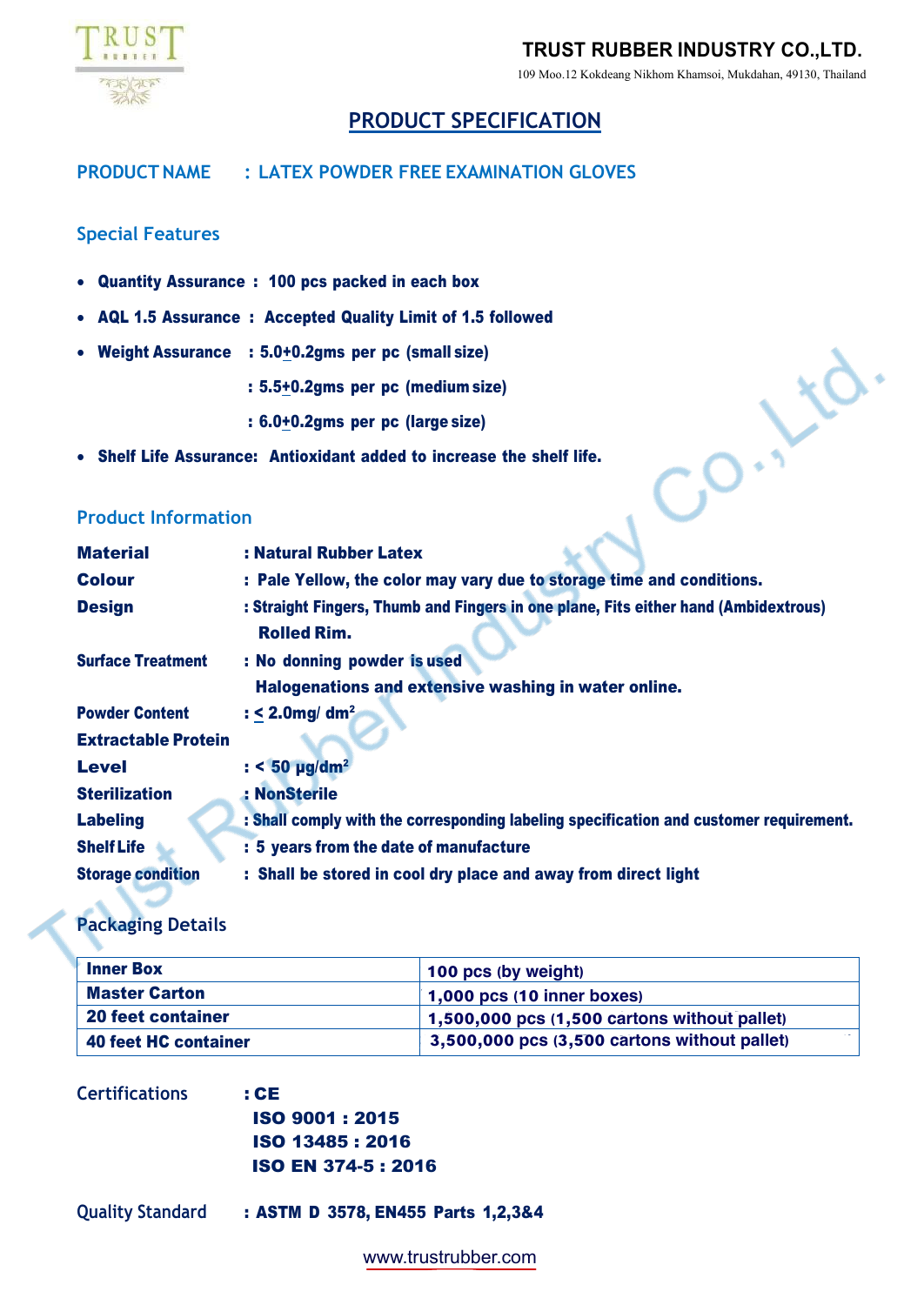

# **TRUST RUBBER INDUSTRY CO.,LTD.**

109 Moo.12 Kokdeang Nikhom Khamsoi, Mukdahan, 49130, Thailand

### **Physical Dimensions**

| Length(mm) Min    | <b>Size</b>   | <b>XS</b>                |          | M        |           | <b>XL</b> |
|-------------------|---------------|--------------------------|----------|----------|-----------|-----------|
|                   | Length        | <b>Min 240mm</b>         |          |          |           |           |
| <b>Width (mm)</b> | <b>Size</b>   | <b>XS</b>                |          | M        |           | <b>XL</b> |
|                   | Width $(+5)$  | $75 + 5$                 | $85 + 5$ | $95 + 5$ | $105 + 5$ | $115 + 5$ |
| Thickness(mm)     | <b>Cuff</b>   | --                       |          |          |           |           |
| <b>Min</b>        | <b>Palm</b>   | Min 0.08mm (Single Wall) |          |          |           |           |
|                   | <b>Finger</b> | Min 0.08mm (Single Wall) |          |          |           |           |

### **Physical Properties**

| <b>Characteristics</b>              | <b>Before Ageing</b> | <b>After Ageing</b><br>$(70\pm 2^{\circ}C \text{ for } 166 \pm 2 \text{ hrs})$ |  |  |
|-------------------------------------|----------------------|--------------------------------------------------------------------------------|--|--|
| <b>Tensile Strength (Mpa) min.</b>  | 18 mpa Min           | 14 mpa Min                                                                     |  |  |
| <b>Ultimate Elongation (%) min.</b> | 650% Min             | <b>500% Min</b>                                                                |  |  |

 $\sim$ 

### Inspection Level (Pre-Shipment)

# Freedom from Holes **:** Sampling as perISO 2859, Inspection level - I & AQL - 1.5 Trust Rubbery

www.trustrubber.com ww.trustrubber.com